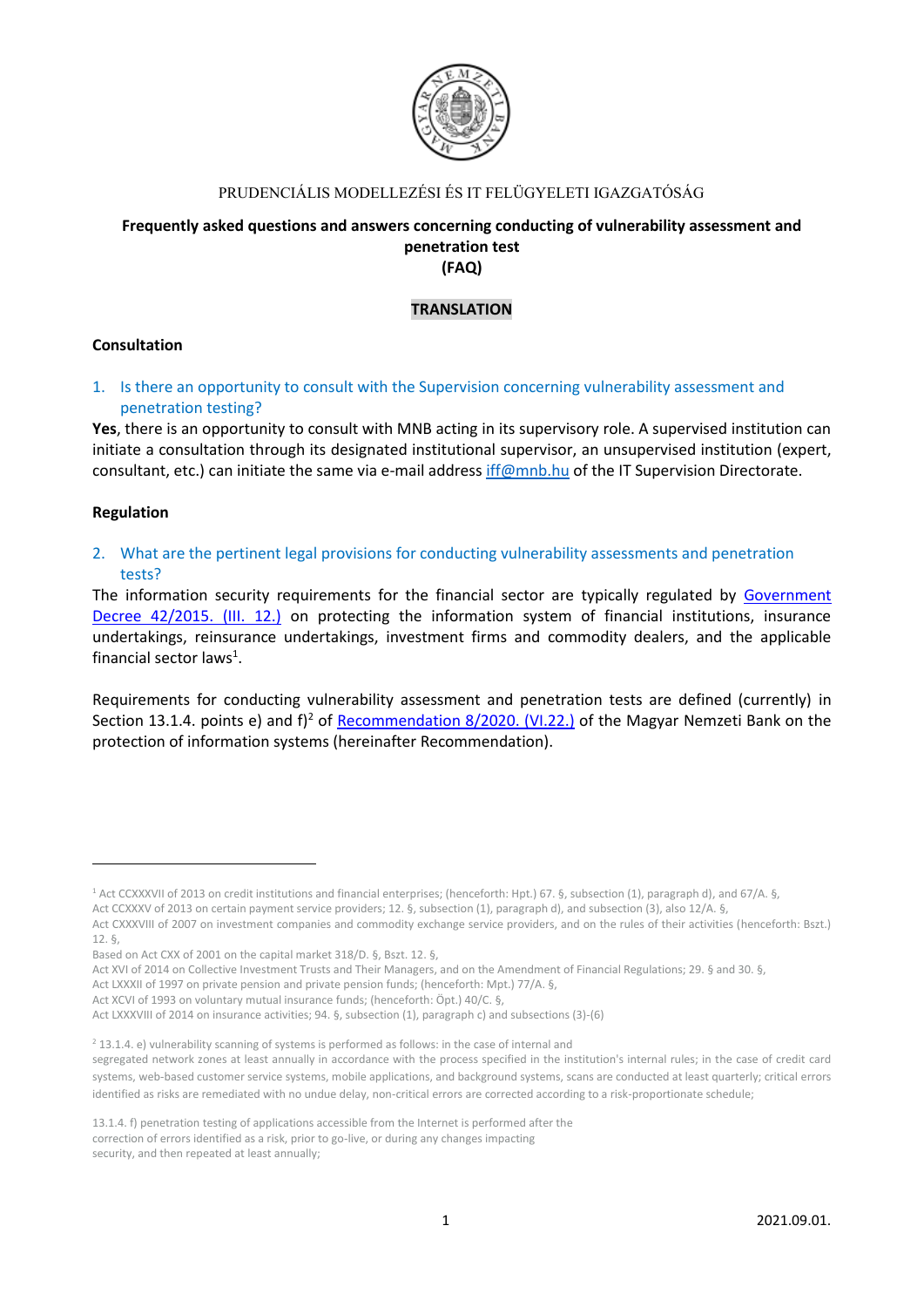#### **Definitions**

#### 3. What is vulnerability testing (vulnerability assessment, vulnerability scan)?

The purpose of a vulnerability assessment is the identification of vulnerabilities in systems, software, or IT environments. One common, more limited method of this is an automated vulnerability scan, where known vulnerabilities in the systems and software are checked with automated tools, then a report is prepared on the identified vulnerabilities and their severity. The sole purpose of a vulnerability assessment is the detection and identification of as many vulnerabilities as possible. The identified vulnerabilities **will not be used** by the tester **for any additional purposes**.

#### 4. What are the types of vulnerability assessments, and which should be applied?

There are several types of techniques to conduct a vulnerability assessment. The Recommendation requires Institutions to conduct a **vulnerability assessment**. The Institution can choose the method of the vulnerability testing, which can either be performed by an automated tool or manually by an expert.

There are two ways to perform an automated vulnerability scan. **Authenticated** scanning is performed when the test is executed with a userID logged into the system (usually with full access permission), or **unauthenticated** scanning occurs when only the externally reachable parameters (ports, services, etc.) are checked.

Section 13.1.4. point e) of the Recommendation **does not specify** the method of the vulnerability assessment to be used. The authenticated scan also covers elements within the system (its extent depends on the set parameters), therefore, much more vulnerabilities can be discovered, but it is necessary to examine its impact on the system before running it. Supplementary tests carried out by experts could be added to the automated ones for the most comprehensive possible result.

## 5. What is penetration testing?

During penetration testing (ethical hacking) an **authorised** security expert tests the security posture of a system, software, or IT environment with different attack types. The tester attempts to identify and exploit system vulnerabilities. The goal of the penetration test is to determine the potential damage caused **by exploiting known vulnerabilities**, document the processes leading to damage and the protection measures required to prevent them.

## 6. What are the types of penetration testing, and which should be applied?

We can distinguish "white-box", "gray-box", and "black-box" penetration tests. During **"white-box"** testing, the tester **has full access** to all information as well as documentation and in some cases, even the source code of the tested system. This approach provides the widest testing opportunity and the deepest evaluation of the system; however, this is the least realistic simulation of an external attacker's activities. During **"Black-box"** testing, the tester **does not have any information** about the tested system, acts as an external or internal attacker depending on the access point (internet or intranet). **"Gray-box"** testing means a mix between the previous two modes. Testers **are provided with only certain information** about the system (architecture, operating system description), but they have no direct administrator access.

Section 13.1.4. point f) of Recommendation **does not specify** the method of the penetration test, it shall be determined by the Institution in a risk-proportionate manner, considering the impact of test methods mentioned above.

## 7. What is Threat Led Penetration Testing (TLPT)?

The TLPT is a sector neutral penetration testing framework that addresses not only technical systems, but also processes (e.g. intrusion detection, incident response). Penetration tests based on TLPT must comply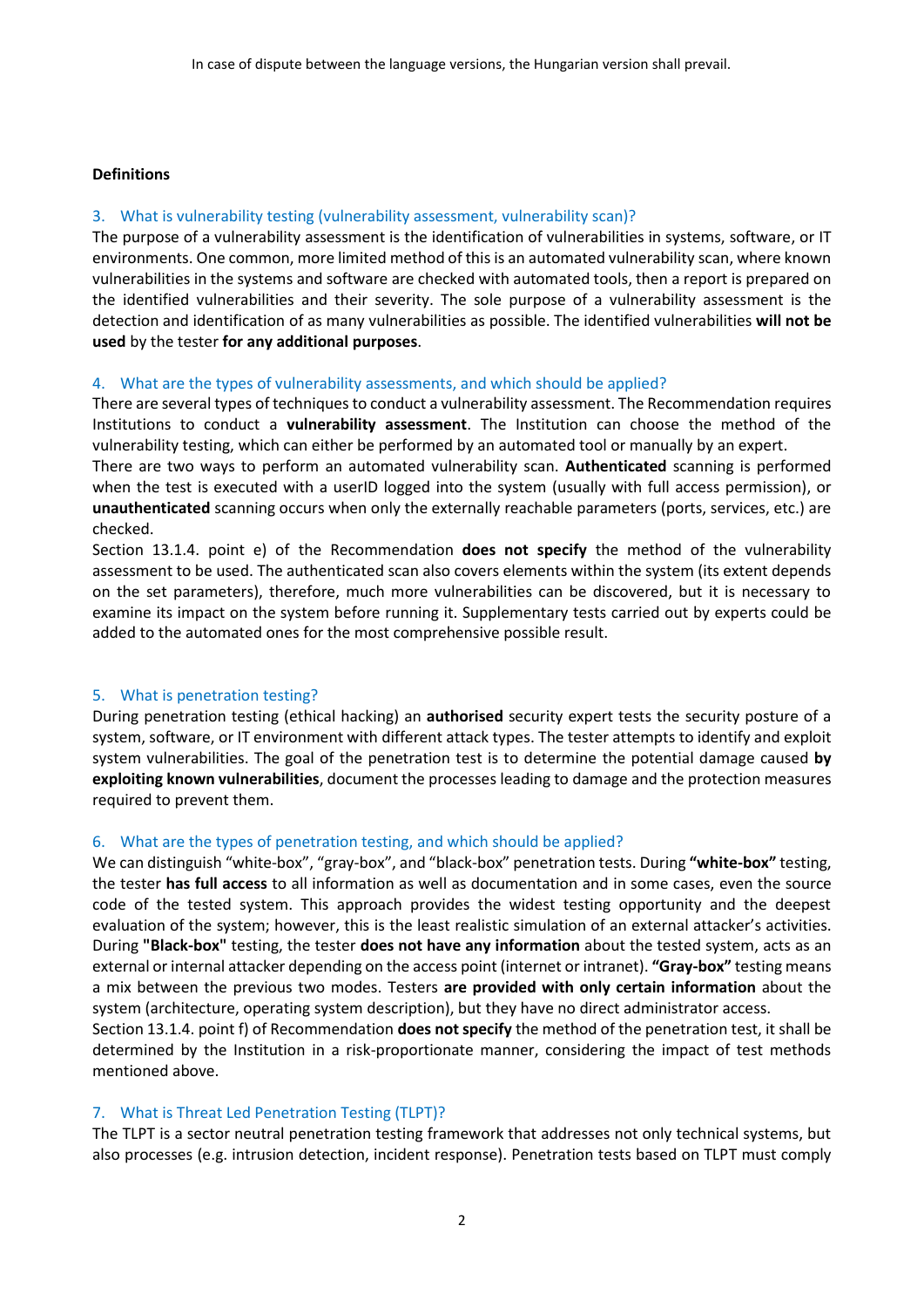with the conditions laid down in the framework. For TLPT tests, defining the purpose and method of the specific testing fits closely with the economic sector in which the Institution operates (in this case to the financial sector) as it simulates relevant threats. A TLPT test is always conducted by an independent service provider (Red Team), occasionally leveraging other national or international IT security providers' database and possibly its contribution.

#### 8. What is systems hardening and how can it be verified?

System hardening and secure configuration are a set of **security settings** provided by vendors or independent experts, overriding or supplementing default system parameters. Hardening assessment is often automated, it can be done on its own, but can also be part of a vulnerability assessment. For system hardening and security enhancement configuration see also Section 13.1.4. point g) and specifically Section 8.2.3 (databases) and Section 8.3.2. (virtual environments) of Recommendation.

#### **Compliance**

9. In which system environments, on which systems and how often should be the vulnerability test conducted?

According to Section 13.1.4. point e) of the Recommendation, vulnerability assessment should be performed in internal and segregated network zones **at least annually**, in credit card systems, web-based customer service systems, mobile applications, and background systems **at least quarterly**. A regular vulnerability scan must be performed on each system in production environments, and in proportion to the risks in non-production (test, developer, educational) environments. Along with the relevant parts of the Recommendation, other applicable system-specific regulations may be considered as well (e.g. PCI-DSS, SWIFT, CSP). Vulnerability testing is also recommended during the software development phase (see Section 4.4.8. of Recommendation)<sup>3</sup>, several times, if necessary, combined with source code review.

## 10. In which system environments, on which systems and how often should be the penetration test be conducted?

According to Section 13.1.4. point f) of the Recommendation: "penetration testing of applications accessible from the Internet is performed after the correction of errors identified as a risk, **prior to go-live**, or during any changes impacting security, and then repeated **at least annually**;". "Applications accessible from the Internet" means systems, applications and assets (firewall, proxy, gateway) managed by the Institution, which are accessible from the internet, with the addendum that the scanning of external service providers' own systems (service provider's routers, firewalls, applications) and the evaluation and acceptance of test results is also part of the comprehensive vulnerability test. The details of the examination of the latter systems should be set out in a separate agreement with the service providers.

It is recommended to conduct a penetration test also on systems which are not accessible from the internet but process critical data (see Section 4.4.8. of Recommendation)<sup>3</sup>.

#### **Practice**

<sup>&</sup>lt;sup>3</sup> 4.4.8. The institution shall ensure that the IT systems, system components and parameters subject to change are tested in a documented manner with reasonable care before go-live. The institution performs functional and non-functional tests, including security tests.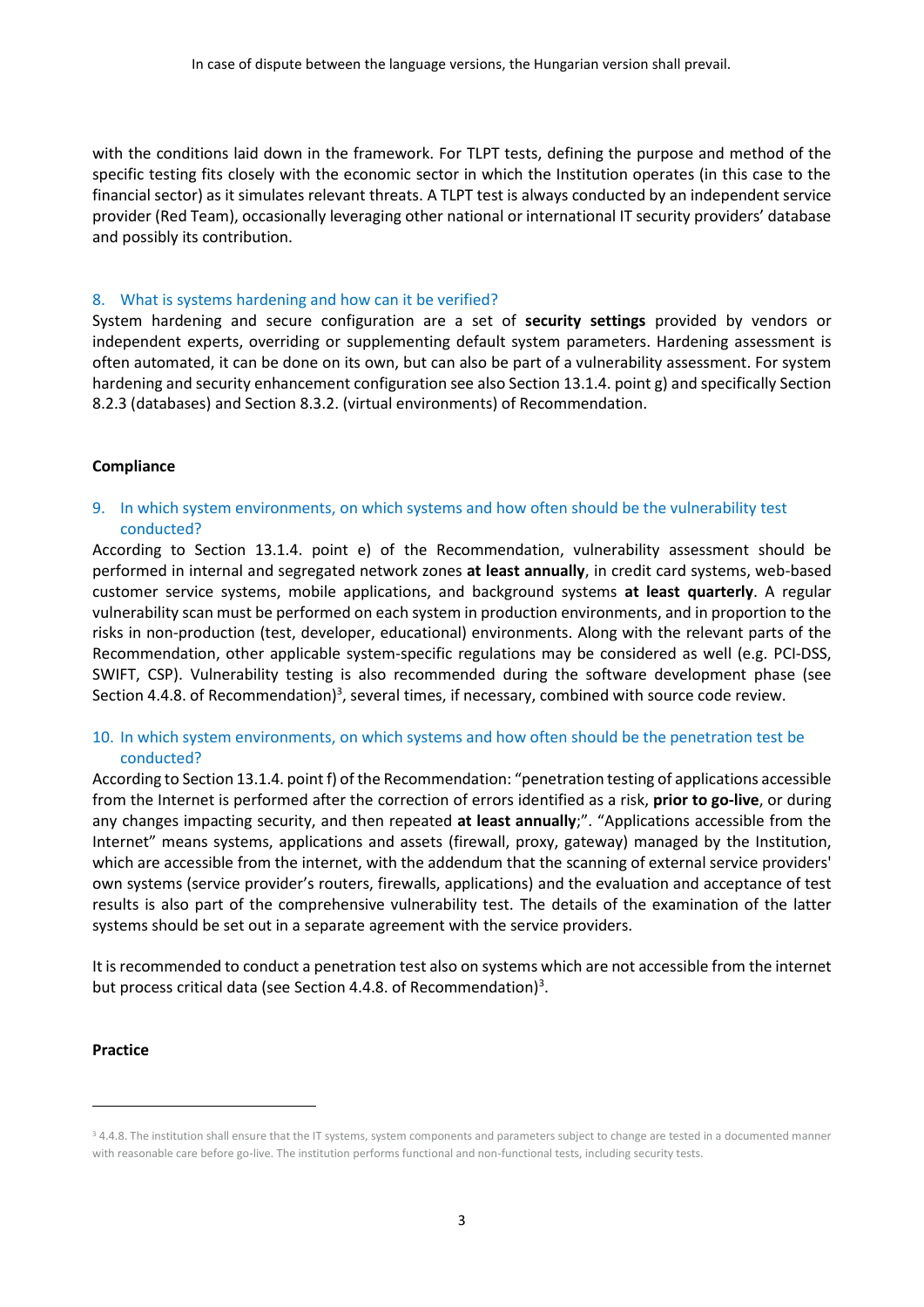## 11. How can the negative impact of a penetration test on the production environment be reduced?

Undesirable, unforeseen events can occur during any test. **Increased preparation and impact assessment** are necessary for testing in a production environment. The performance of the penetration test should be subject to an agreement or authorisation between the Institution and the tester based on the Institution's impact assessment, which should include at least the following:

- the systems to be tested;
- the type of penetration test to be conducted;
- the duration of the test:
- the tools to be used for testing;
- the depth of testing (the information and assurance which, after having been obtained, the test should be stopped.).

By providing the above parameters, the Institution may carry out the penetration test best suited to the operation of its live system. In addition, it is advisable to agree on the identity and contact details of an emergency contact available during testing so that if an adverse event occurs, its impact could be minimised.

## 12. Do testers need to open an account, or become a customer (for example, when testing live internet banking, mobile banking, partner portal, or customer portal)?

One of the purposes of penetration testing is to evaluate whether the customers can use the system only as allowed by the business logic, or beyond their level of authorisation. To perform the test, the tester needs to access **the user interface** in order to detect possible coding flaws, incorrect configuration, and opportunities for abuse (limit bypass, transaction on behalf of others, etc.) by modifying the parameters of the operations that can be performed there. To ensure this, testers may need to open an account, become a customer, or a separate login option must be provided for the tester. In certain cases, testing on a live system is the most effective way, but meeting business conditions and requirements can hinder the completeness of the technical testing. It is within the competence of the Institution to decide, considering the risks, whether the tester should open an account, become a client (performing the testing in a welldefined, pre-agreed, prearranged manner, with special care), or can manage its activities separately in a live system, and whether storing, processing, or deleting test data can interfere with regulatory and other compliance. If the aim of tester's activity cannot be fully achieved in this respect in proportion to the risks, cannot be regulated, or the test data management cannot be implemented in the live system, then the Institution shall act in accordance with Clause 13.

# 13. What happens if the Institution evaluates that performing a penetration test is too risky on a live system?

Testing on a live system is the most effective way to provide the tester with the opportunity to examine the security of the system from the attacker's point of view. Any other test outside the live system may result in overlooking one or more flaws in the live system. In addition, system connections, data connections, and processes (e.g., for TLPT) can often only be tested on live systems, so some methodologies (e.g. TIBER-EU) also require that tests have to be performed on live systems. If the Institution considers for duly substantiated reasons, that running all or a part of any type of the penetration tests is too risky on the live system, it may perform the testing also **in an environment completely identical to the live system**. In such a case, the Institution shall demonstrate that the environment used for the test is identical to the live environment.

It is considered a good practice to carry out the test just prior to go-live, when no further modifications are expected.

If the deeper penetration tests carried out by the Institution do not take place in the live environment, it could be necessary to compare the system and the runtime environment configurations from the live and